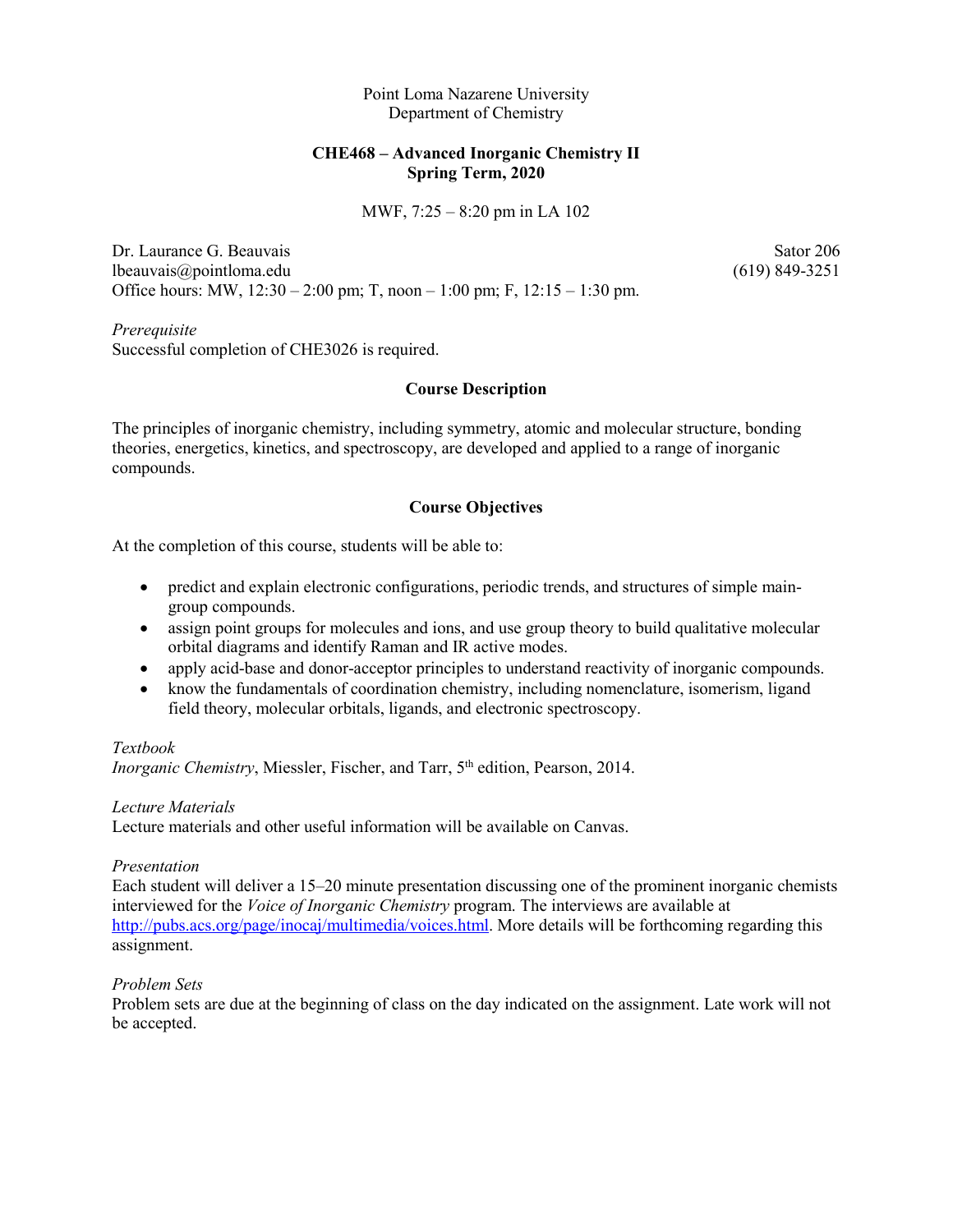*Grading*

The final grade will be determined as follows:

| Problem Sets        | 15% |
|---------------------|-----|
| Presentation        | 10% |
| In-Class Activities | 10% |
| Midterm Exams       | 30% |
| Final Exam          | 35% |

Letter grades will be determined at the end of the semester.

#### **PLNU Mission**

#### **To Teach ~ To Shape ~ To Send**

Point Loma Nazarene University exists to provide higher education in a vital Christian community where minds are engaged and challenged, character is modeled and formed, and service is an expression of faith. Being of Wesleyan heritage, we strive to be a learning community where grace is foundational, truth is pursued, and holiness is a way of life.

## **FINAL EXAMINATION POLICY**

Successful completion of this class requires taking the final examination **on its scheduled day**. The final examination schedule is posted on the [Class Schedules](http://www.pointloma.edu/experience/academics/class-schedules) site. No requests for early examinations or alternative days will be approved.

## **PLNU COPYRIGHT POLICY**

Point Loma Nazarene University, as a non-profit educational institution, is entitled by law to use materials protected by the US Copyright Act for classroom education. Any use of those materials outside the class may violate the law.

# **PLNU ACADEMIC HONESTY POLICY**

Students should demonstrate academic honesty by doing original work and by giving appropriate credit to the ideas of others. Academic dishonesty is the act of presenting information, ideas, and/or concepts as one's own when in reality they are the results of another person's creativity and effort. A faculty member who believes a situation involving academic dishonesty has been detected may assign a failing grade for that assignment or examination, or, depending on the seriousness of the offense, for the course. Faculty should follow and students may appeal using the procedure in the university Catalog. See [Academic Policies](http://catalog.pointloma.edu/content.php?catoid=41&navoid=2435) for definitions of kinds of academic dishonesty and for further policy information.

# **PLNU ACADEMIC ACCOMMODATIONS POLICY**

While all students are expected to meet the minimum standards for completion of this course as established by the instructor, students with disabilities may require academic adjustments, modifications or auxiliary aids/services. At Point Loma Nazarene University (PLNU), these students are requested to register with the Disability Resource Center (DRC), located in the Bond Academic Center. [\(DRC@pointloma.edu](mailto:DRC@pointloma.edu) or 619-849-2486). The DRC's policies and procedures for assisting such students in the development of an appropriate academic adjustment plan (AP) allows PLNU to comply with Section 504 of the Rehabilitation Act and the Americans with Disabilities Act. Section 504 (a) prohibits discrimination against students with special needs and guarantees all qualified students equal access to and benefits of PLNU programs and activities. After the student files the required documentation, the DRC, in conjunction with the student, will develop an AP to meet that student's specific learning needs. The DRC will thereafter email the student's AP to all faculty who teach courses in which the student is enrolled each semester. The AP must be implemented in all such courses.

If students do not wish to avail themselves of some or all of the elements of their AP in a particular course, it is the responsibility of those students to notify their professor in that course. PLNU highly recommends that DRC students speak with their professors during the first two weeks of each semester about the applicability of their AP in that particular course and/or if they do not desire to take advantage of some or all of the elements of their AP in that course.

## **PLNU ATTENDANCE AND PARTICIPATION POLICY**

Regular and punctual attendance at all classes is considered essential to optimum academic achievement. If the student is absent from more than 10 percent of class meetings, the faculty member can file a written report which may result in de-enrollment. If the absences exceed 20 percent, the student may be de-enrolled without notice until the university drop date or, after that date, receive the appropriate grade for their work and participation. See [Academic Policies](http://catalog.pointloma.edu/content.php?catoid=41&navoid=2435) in the Undergraduate Academic Catalog.